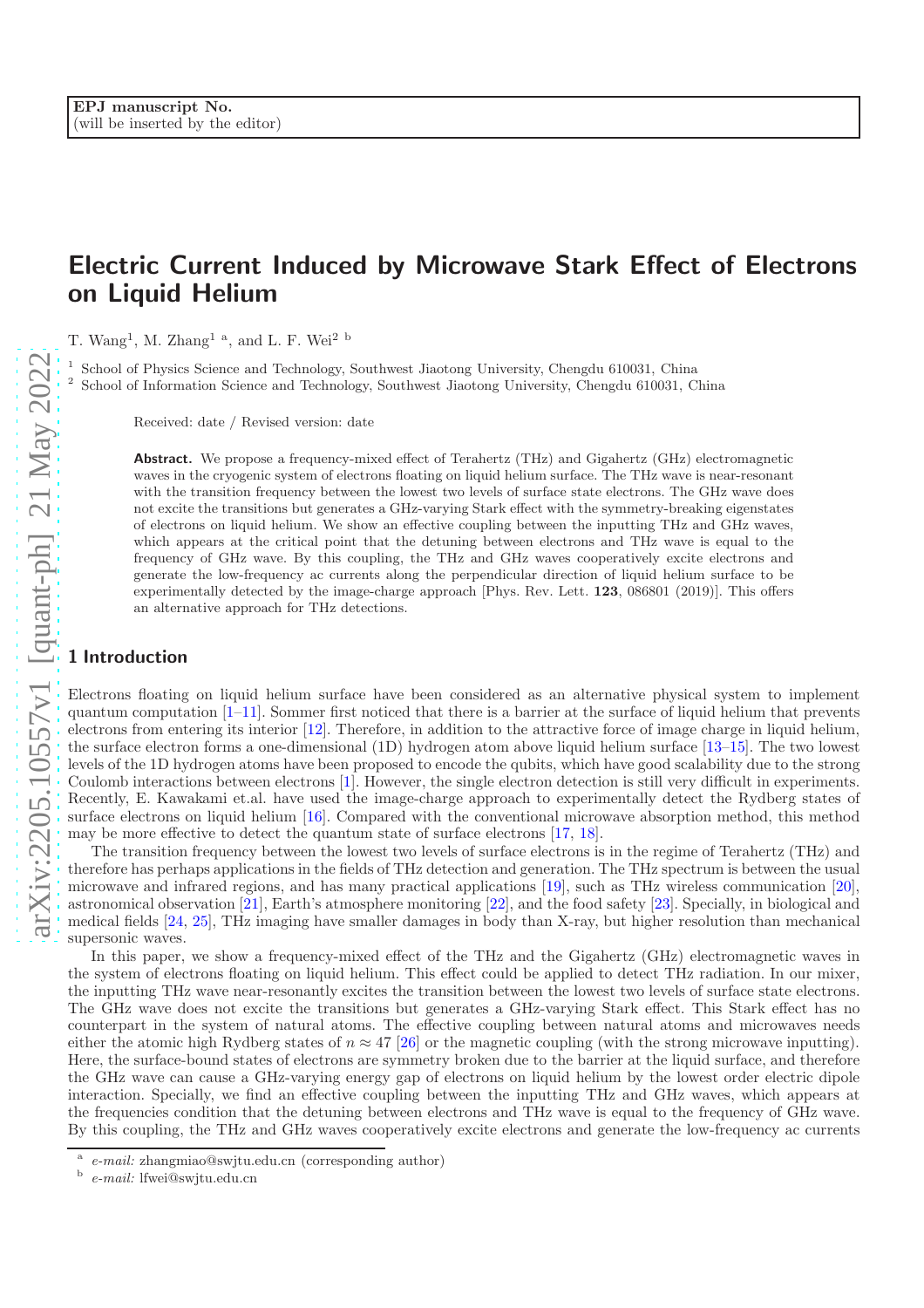along the perpendicular direction of liquid helium surface to be experimentally detected by using the image-charge approach [\[16](#page-8-1)[–18](#page-8-3)].

## <span id="page-1-5"></span>2 The Hamiltonian

Due to the image potential and the barrier at liquid helium surface, electronic motion along the perpendicular direction of liquid helium surface can be treated as a 1D hydrogen atom. Its energy level is well known as [\[27,](#page-8-11) [28\]](#page-8-12)

<span id="page-1-0"></span>
$$
E_n = -\frac{\Lambda^2 e^4 m_e}{2n^2 \hbar^2},\tag{1}
$$

with  $\Lambda = (\varepsilon - 1)/4(\varepsilon + 1)$ . The e is the charge of an electron,  $m_e$  is the electronic mass, and  $\varepsilon = 1.0568$  the dielectric constant of liquid helium. Numerically, the transition frequency between the lowest two levels is  $\omega_{12} = (E_2 - E_1)/\hbar \simeq$ 0.1 THz (corresponding to a wavelength of  $\lambda \approx 3$  mm). The eigenfunction of the above energy level reads

<span id="page-1-1"></span>
$$
\psi_n(z) = 2n^{-5/2} r_B^{-3/2} z \exp\left(\frac{-z}{nr_B}\right) L_{n-1}^{(1)}\left(\frac{2z}{nr_B}\right) ,\qquad (2)
$$

with  $r_B = \hbar^2/(m_e e^2 \Lambda) \simeq 76$ Å being the Bohr radius, and

$$
L_n^{(\alpha)}(x) = \frac{e^x x^{-\alpha}}{n!} \frac{d^n}{dx^n} (e^{-x} x^{n+\alpha}), \qquad (3)
$$

the Laguerre polynomial.

Considering only the lowest two levels in Eq. [\(1\)](#page-1-0), the Hamiltonian of an electron driven by the classical electromagnetic fields can be written as

<span id="page-1-3"></span>
$$
\hat{H}_0 = \hat{H}_{00} + \hat{V},\tag{4}
$$

with the bare-atomic part

$$
\hat{H}_{00} = E_1|1\rangle\langle1| + E_2|2\rangle\langle2| \,,\tag{5}
$$

and the electric dipole interaction

<span id="page-1-2"></span>
$$
\hat{V} = e\mathbf{z} \cdot \mathbf{E} = (\mathbf{u}_{11}\hat{\sigma}_{11} + \mathbf{u}_{22}\hat{\sigma}_{22} + \mathbf{u}_{12}\hat{\sigma}_{12} + \mathbf{u}_{21}\hat{\sigma}_{21}) \cdot \mathbf{E}.
$$
\n(6)

Here,  $u_{ij} = e\langle i|z|j\rangle = e\mathbf{z}_{ij}$  is the electric dipole moment, and  $\hat{\sigma}_{ij} = |i\rangle\langle j|$  the two-level operator with  $i, j = 1, 2$ . Note that  $\langle 1|z|1 \rangle \neq 0$  and  $\langle 2|z|2 \rangle \neq 0$  for the wave function [\(2\)](#page-1-1). On electric field **E**, we first consider the case of two-wave mixing, i.e.,

<span id="page-1-6"></span>
$$
\mathbf{E}(t) = \mathbf{E}_T \cos(\omega_T t + \theta_T) + \mathbf{E}_G \cos(\omega_G t + \theta_G), \qquad (7)
$$

with  $\omega_T \simeq 0.1$  THz and  $\omega_G \simeq 1$  GHz. The  $\mathbf{E}_T$  and  $\mathbf{E}_G$  are the amplitudes of the inputting THz and GHz waves. The  $\theta_T$  and  $\theta_G$  are their initial phases, respectively.

Limiting within the usual rotating-wave approximation, the  $\omega_G$  works only on the first two terms in Eq. [\(6\)](#page-1-2), and  $\omega_T$  works only on the last two terms in Eq. [\(6\)](#page-1-2). Then, the Hamiltonian [\(4\)](#page-1-3) in the usual interacting picture [defined by the unitary operator  $\hat{U}_0 = \exp(-i\hat{H}_{00}t/\hbar)]$  can be approximately written as

<span id="page-1-4"></span>
$$
\hat{H} = \hbar \left[ \Omega_{11}(t)\hat{\sigma}_{11} + \Omega_{22}(t)\hat{\sigma}_{22} + \Omega_{12}(t)\hat{\sigma}_{12} + \Omega_{21}(t)\hat{\sigma}_{21} \right],
$$
\n(8)

with the time-dependent coupling frequencies  $\Omega_{11}(t) = 2\Omega_{110} \cos(\omega_G t + \theta_G)$ ,  $\Omega_{22}(t) = 2\Omega_{220} \cos(\omega_G t + \theta_G)$ , and  $\Omega_{12}(t) = \Omega_{21}^*(t) = \Omega_{120} \exp(it\Delta) \exp(i\theta_T)$ . The  $\Omega_{110} = \mathbf{u}_{11} \cdot \mathbf{E}_G/(2\hbar)$  and  $\Omega_{220} = \mathbf{u}_{22} \cdot \mathbf{E}_G/(2\hbar)$  are due to the symmetry-breaking eigenstates of electron floating on liquid helium surface. The  $\Omega_{120} = u_{12} \cdot E_T/(2\hbar)$  is the standard Rabi frequency of electric dipole transition, and  $\Delta = \omega_T - \omega_{12}$  is the detuning between the THz wave and the resonant frequency  $\omega_{12}$  of electronic transition  $|1\rangle \rightleftharpoons |2\rangle$ . For the analyzable effects of THz and GHz mixing, we apply another unitary transformation  $\hat{U} = \exp[-i\hat{h}(t)/\hbar]$  to the electronic states. Here,

$$
\hat{h}(t) = \hbar[\theta_{11}(t)\hat{\sigma}_{11} + \theta_{22}(t)\hat{\sigma}_{22}], \qquad (9)
$$

$$
\theta_{11}(t) = \int_0^t \Omega_{11}(t) dt = \frac{2\Omega_{110}}{\omega_G} \sin(\omega_G t + \theta_G), \qquad (10)
$$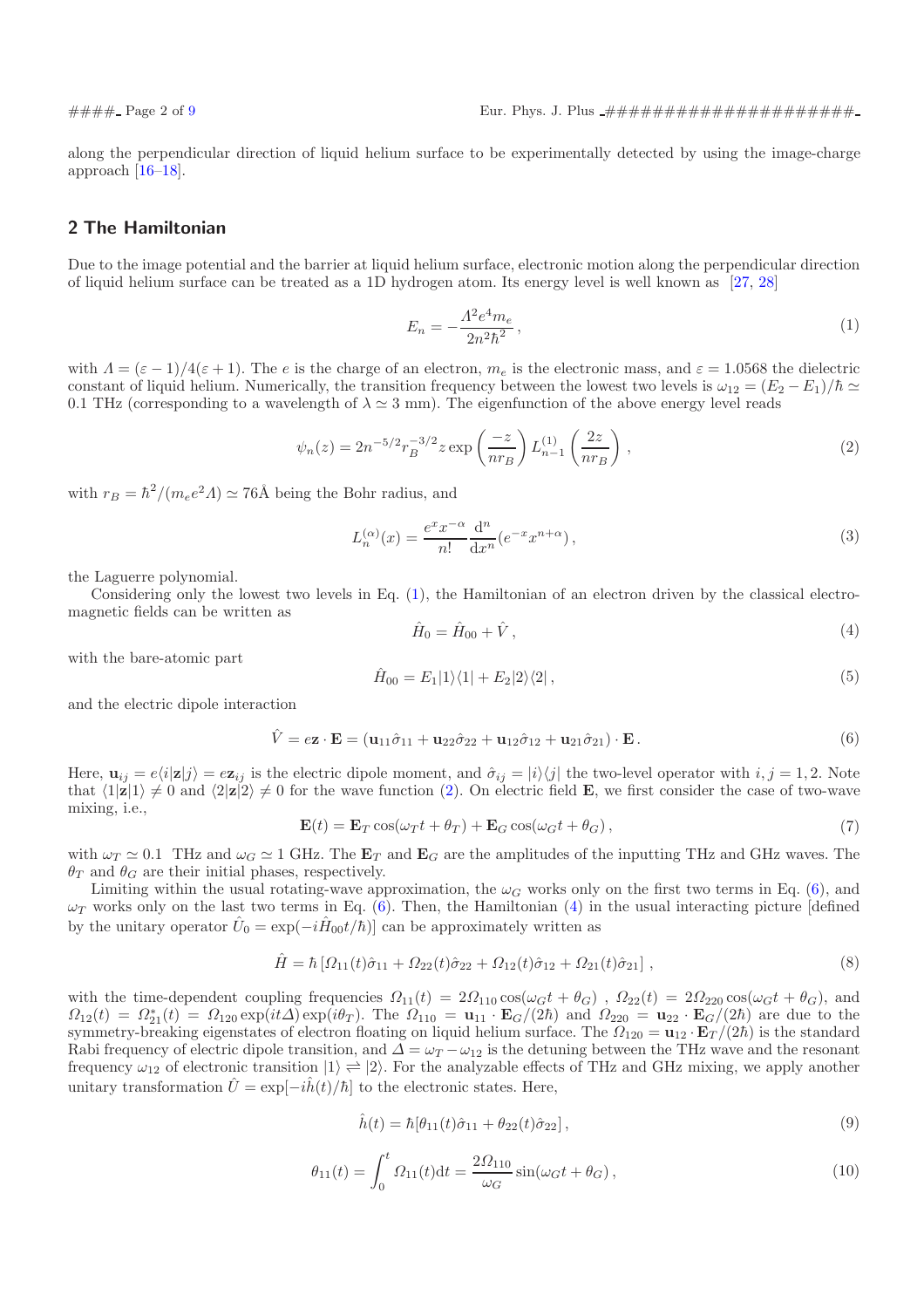Eur. Phys. J. Plus ##################### #### Page 3 of [9](#page-7-4)

and

$$
\theta_{22}(t) = \int_0^t \Omega_{22}(t) dt = \frac{2\Omega_{220}}{\omega_G} \sin(\omega_G t + \theta_G).
$$
 (11)

As a consequence, Hamiltonian [\(8\)](#page-1-4) in the new interacting picture reads

<span id="page-2-2"></span>
$$
\hat{H}_I = \hbar \Omega_{120} \left[ e^{i\phi(t)} \hat{\sigma}_{12} + e^{-i\phi(t)} \hat{\sigma}_{21} \right], \qquad (12)
$$

with

<span id="page-2-0"></span>
$$
e^{i\phi(t)} = e^{i\theta_T} e^{i\Delta t} e^{i\xi \sin(\omega_G t + \theta_G)}, \qquad (13)
$$

and

<span id="page-2-5"></span>
$$
\xi = \frac{2(\Omega_{110} - \Omega_{220})}{\omega_G}.
$$
\n(14)

According to the well-known Jacobi-Anger expansion, we approximately write [\(13\)](#page-2-0) as

<span id="page-2-1"></span>
$$
e^{i\phi(t)} = e^{i\theta_T} e^{i\Delta t} \sum_{n=-\infty}^{\infty} J_n(\xi) e^{in(\omega_G t + \theta_G)}
$$
  
=  $J_0(\xi) e^{i\theta_T} e^{i\Delta t} + J_{-1}(\xi) e^{i[(\Delta - \omega_G)t + (\theta_T - \theta_G)]} + J_1(\xi) e^{i[(\Delta + \omega_G)t + (\theta_T + \theta_G)]}$  (15)  
+  $\cdots$ ,

with  $J_n(\xi) = (-1)^n J_{-n}(\xi)$  being the Bessel function of the first kind. Considering the field strength of GHz wave is weak, i.e.,  $\xi \ll 1$ , and supposing the frequency condition  $\Delta = \omega_G \gg \Omega_{120}$  is satisfied, then the Eq. [\(15\)](#page-2-1) reduces to

$$
e^{i\phi(t)} \approx J_{-1}(\xi)e^{i(\theta_T - \theta_G)} \approx -\frac{\xi}{2}e^{i(\theta_T - \theta_G)},\tag{16}
$$

with the rotating-wave approximation. As a consequence, Hamiltonian [\(12\)](#page-2-2) reduces to

<span id="page-2-4"></span>
$$
\hat{H}_R = \hbar \Omega_{\text{eff}} \left[ e^{i(\theta_T - \theta_G)} \hat{\sigma}_{12} + e^{-i(\theta_T - \theta_G)} \hat{\sigma}_{21} \right], \tag{17}
$$

which generates the standard Rabi oscillation at frequency  $\Omega_{\text{eff}} = \Omega_{120}(\Omega_{220} - \Omega_{110})/\omega_G$ . This Hamiltonian implies that the electrons floating on liquid helium may be applied as a frequency-mixer to generate the low frequency signal with  $\Omega_{\text{eff}} \ll \omega_G \ll \omega_T$ .

#### 3 The master equation

We use the standard master equation of classical electromagnetic waves interacting with the two-levels system [\[29\]](#page-8-13) to numerically solve the dynamical evolution of surface state electrons on liquid helium. The master equation reads

<span id="page-2-3"></span>
$$
\frac{\mathrm{d}\hat{\rho}}{\mathrm{dt}} = -\frac{i}{\hbar}[\hat{H}, \hat{\rho}] + \hat{L}(\hat{\rho}),\tag{18}
$$

with the decoherence operator

$$
\hat{L}(\hat{\rho}) = \frac{\Gamma_{21}}{2} (2\hat{\sigma}_{12}\hat{\rho}\hat{\sigma}_{21} - \hat{\sigma}_{22}\hat{\rho} - \hat{\rho}\hat{\sigma}_{22}) \n+ \frac{\gamma_1}{2} (2\hat{\sigma}_{11}\hat{\rho}\hat{\sigma}_{11} - \hat{\sigma}_{11}\hat{\rho} - \hat{\rho}\hat{\sigma}_{11}) \n+ \frac{\gamma_2}{2} (2\hat{\sigma}_{22}\hat{\rho}\hat{\sigma}_{22} - \hat{\sigma}_{22}\hat{\rho} - \hat{\rho}\hat{\sigma}_{22}).
$$
\n(19)

Above,  $\hat{\rho} = |\psi\rangle\langle\psi| = \sum_{i,j}^2 \rho_{ij} |i\rangle\langle j|$ , with  $\sum_{i=1}^2 \rho_{ii} = 1$  and  $\rho_{ij} = \rho_{ji}^*$ . The  $\rho_{ij}$  is the so-called density matrix elements of the two-levels system. The  $\Gamma_{21}$  is the spontaneous decay rate of  $|2\rangle \rightarrow |1\rangle$ . The  $\gamma_1$  and  $\gamma_2$  describe the energy-conserved dephasing [\[29\]](#page-8-13). It is worth to note that the unitary operator  $\hat{U} = \exp[-i\hat{h}(t)/\hbar]$  made for the Hamiltonian transformation  $(8) \rightarrow (12)$  $(8) \rightarrow (12)$  does not change the formation of master equation. The proofs are detailed as follows.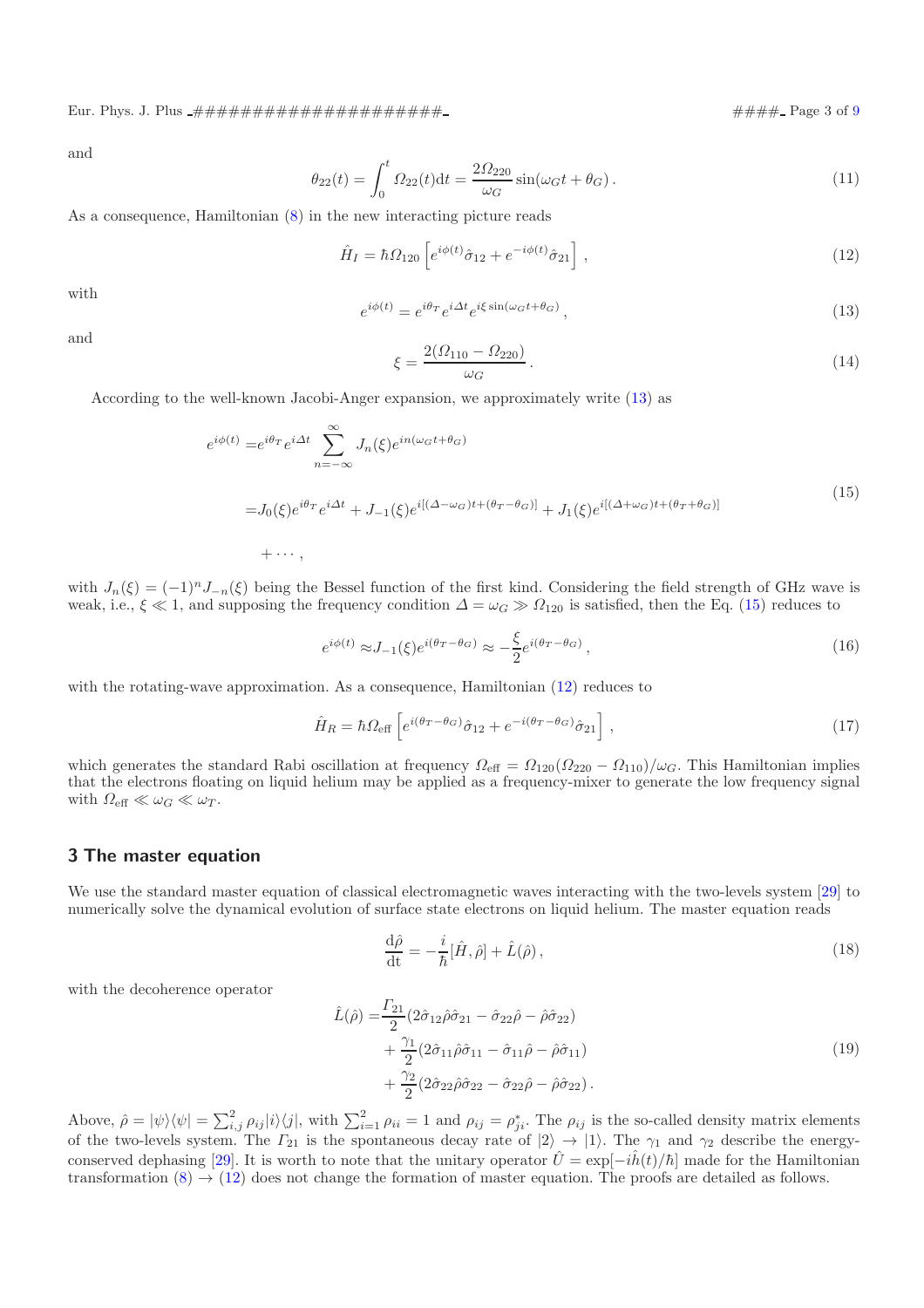Firstly, we rewrite the density operator as  $\hat{\rho} = |\psi\rangle\langle\psi| = \hat{U}\hat{\rho}_I\hat{U}^\dagger$  with  $\hat{\rho}_I = |\psi'\rangle\langle\psi'|$ , and rewrite the Hamiltonian [\(8\)](#page-1-4) as  $\hat{H} = \hat{H}_{I0} + \hat{H}_{\text{int}}$ , with  $\hat{H}_{I0} = \hbar [\Omega_{11}(t)\hat{\sigma}_{11} + \Omega_{22}(t)\hat{\sigma}_{22}]$  and  $\hat{H}_{\text{int}} = \hbar [\Omega_{12}(t)\hat{\sigma}_{12} + \Omega_{21}(t)\hat{\sigma}_{21}]$ . Our unitary operator obeys the commutation relation  $[\hat{U}, \hat{H}_{I0}] = 0$ , so

<span id="page-3-0"></span>
$$
\frac{d\hat{\rho}}{dt} = \frac{d\hat{U}}{dt}\hat{\rho}_I\hat{U}^\dagger + \hat{U}\frac{d\hat{\rho}_I}{dt}\hat{U}^\dagger + \hat{U}\hat{\rho}_I\frac{d\hat{U}^\dagger}{dt}
$$
\n
$$
= \hat{U}\frac{d\hat{\rho}_I}{dt}\hat{U}^\dagger + \frac{-i}{\hbar}[\hat{H}_{I0},\hat{U}\hat{\rho}_I\hat{U}^\dagger].
$$
\n(20)

Secondly, according to the original master equation [\(18\)](#page-2-3), we have

<span id="page-3-1"></span>
$$
\frac{d\hat{\rho}}{dt} = \frac{-i}{\hbar} [\hat{H}, \hat{\rho}] + \hat{L}(\hat{\rho})
$$
\n
$$
= \frac{-i}{\hbar} [\hat{H}_{int}, \hat{U}\hat{\rho}_{I}\hat{U}^{\dagger}] + \frac{-i}{\hbar} [\hat{H}_{I0}, \hat{U}\hat{\rho}_{I}\hat{U}^{\dagger}] + \hat{L}(\hat{\rho})
$$
\n
$$
= \frac{-i}{\hbar} \hat{U} [\hat{H}_{I}, \hat{\rho}_{I}] \hat{U}^{\dagger} + \frac{-i}{\hbar} [\hat{H}_{I0}, \hat{U}\hat{\rho}_{I}\hat{U}^{\dagger}] + \hat{L}(\hat{\rho}),
$$
\n(21)

and where  $\hat{H}_I = \hat{U}^\dagger \hat{H}_{\text{int}} \hat{U}$  is nothing but Eq. [\(12\)](#page-2-2). The decoherence operator obeys the following equation

$$
\hat{L}(\hat{\rho}) = \hat{U}\hat{L}(\hat{\rho}_I)\hat{U}^{\dagger},\tag{22}
$$

because  $\hat{U}^{\dagger}\hat{\sigma}_{11}\hat{U} = \hat{\sigma}_{11}$ ,  $\hat{U}^{\dagger}\hat{\sigma}_{22}\hat{U} = \hat{\sigma}_{22}$ , and  $\hat{\sigma}_{12}\hat{\rho}\hat{\sigma}_{21} = \hat{U}\hat{\sigma}_{12}\hat{\rho}_{1}\hat{\sigma}_{21}\hat{U}^{\dagger}$ , with  $\hat{U}^{\dagger}\hat{\sigma}_{12}\hat{U} = \hat{\sigma}_{12} \exp[i\xi \sin(\omega_{G}t + \theta_{G})]$  and  $\hat{U}^{\dagger}\hat{\sigma}_{21}\hat{U}=\hat{\sigma}_{21} \exp[-i\xi \sin(\omega_{G}t+\theta_{G})].$ 

Finally, comparing Eqs.  $(20)$  and  $(21)$ , we find

<span id="page-3-6"></span>
$$
\hat{U}\frac{d\hat{\rho}_I}{dt}\hat{U}^{\dagger} = \frac{-i}{\hbar}\hat{U}[\hat{H}_I, \hat{\rho}_I]\hat{U}^{\dagger} + \hat{U}\hat{L}(\hat{\rho}_I)\hat{U}^{\dagger},\tag{23}
$$

and get the master equation in interaction picture

<span id="page-3-4"></span><span id="page-3-3"></span><span id="page-3-2"></span>
$$
\frac{d\hat{\rho}_I}{dt} = -\frac{i}{\hbar} [\hat{H}_I, \hat{\rho}_I] + \hat{L}(\hat{\rho}_I),\tag{24}
$$

which has the same form as that of [\(18\)](#page-2-3). Moreover, using the above approach one can easily find that the usual unitary transformation  $\hat{U}_0$  also does not change the form of master equation. Compared with the original Hamiltonian [\(8\)](#page-1-4), the Hamiltonian  $H_I$  in interacting pictures is more clear to show the frequency-matching condition between electron and microwaves. While, the Hamiltonian  $H_I$ , as proved above, is also valid to numerically (exactly) solve the master equation.

### 4 The results and discussion

According to master equation [\(24\)](#page-3-2), we get the following equations for density matrix elements,

$$
\frac{\mathrm{d}\rho_{22}}{\mathrm{d}t} = i\rho_{21}\Omega_{120}e^{i\phi(t)} - i\rho_{12}\Omega_{120}e^{-i\phi(t)} - \Gamma_{21}\rho_{22},\tag{25}
$$

$$
\frac{d\rho_{12}}{dt} = i(1 - 2\rho_{22})\Omega_{120}e^{i\phi(t)} - \frac{1}{2}(\Gamma_{21} + \gamma_1 + \gamma_2)\rho_{12}.
$$
\n(26)

In the experimental systems [\[16](#page-8-1)[–18\]](#page-8-3), the liquid helium surface (with the surface-state electrons) is set approximately midway between two plates of a parallel-plate capacitor, and the induced image charges on one of the capacitor plates is described by  $Q_{\text{image}} \approx Q_e\langle z \rangle/D$ . The  $Q_e = eN$  is the charge of N electrons on liquid helium surface, and  $\langle z \rangle$  the average height of these electrons. The  $D$  is the distance between the two parallel plates of capacitor. In terms of density matrix elements, the expectation value  $\langle z \rangle$  in Schrödinger picture is described by

<span id="page-3-5"></span>
$$
\langle z \rangle = \rho_{11} z_{11} + \rho_{22} z_{22} + 2 z_{21} \text{Re} \left[ \rho_{12} e^{i\omega_{12} t} e^{-i\xi \sin(\omega_G t + \theta_G)} \right]
$$
  
=  $z_{11} + (z_{22} - z_{11}) \rho_{22}$   
+  $2 z_{21} \text{Re} \left[ \text{Re}(\rho_{12}) e^{i\omega_{12} t} e^{-i\xi \sin(\omega_G t + \theta_G)} + \text{Im}(\rho_{12}) e^{i\omega_{12} t} e^{-i\xi \sin(\omega_G t + \theta_G)} e^{i\frac{\pi}{2}} \right].$  (27)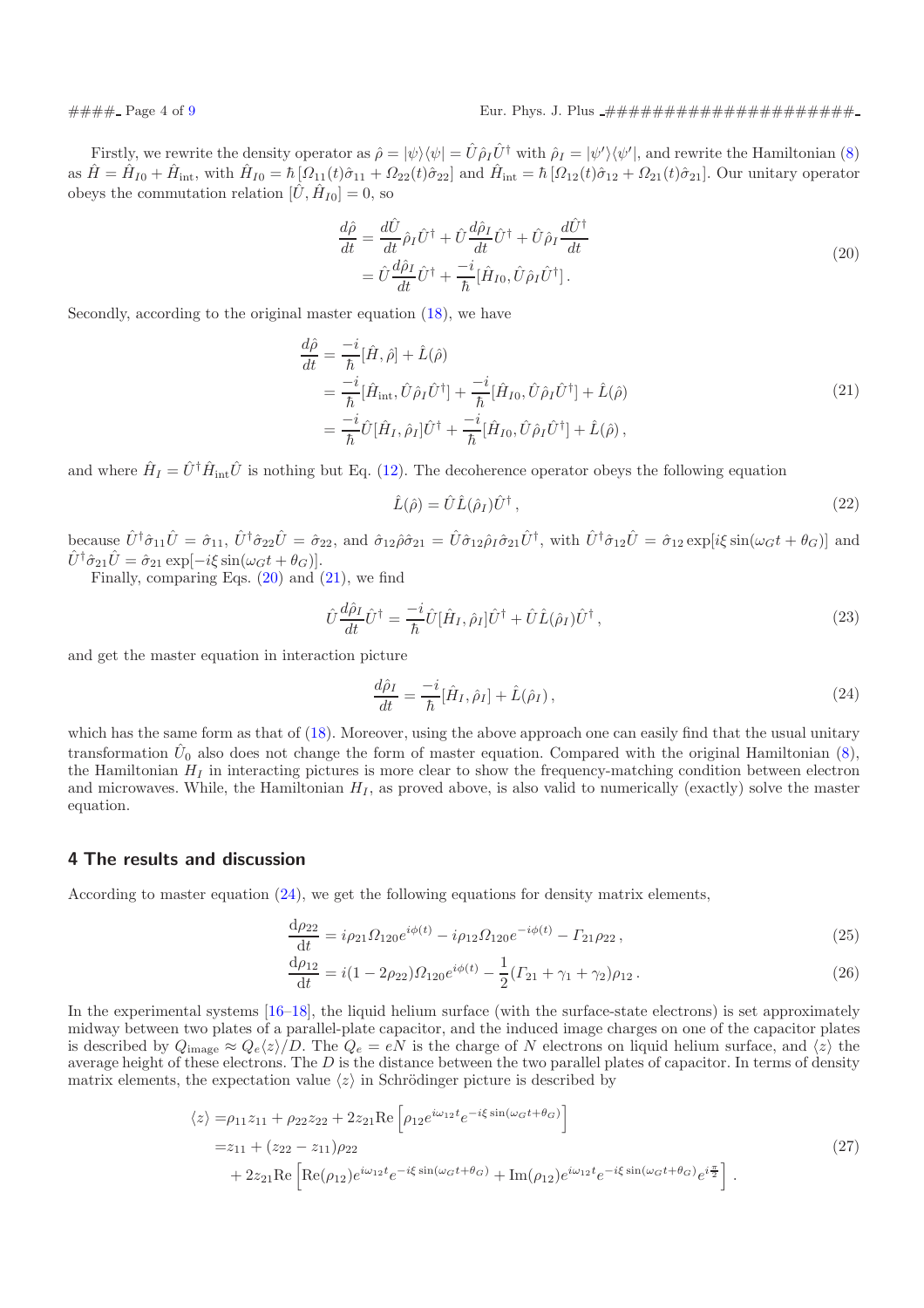

<span id="page-4-0"></span>Fig. 1. The numerical solutions of frequency distribution functions  $\psi_{22}(\omega)$ ,  $\psi_{R12}(\omega)$ , and  $\psi_{I12}(\omega)$ , based on Eqs. [\(25\)](#page-3-3) and [\(26\)](#page-3-4) of density matrix elements. The values of the necessary parameters in this figure are  $\xi = 0.5$ ,  $\Omega_{120} = 0.1 \omega_G$ ,  $\Delta = \omega_G = 1$  GHz,  $\Gamma_{21} = 10$  MHz, and  $\gamma_1 = \gamma_2 = 0.5\Gamma_{21}$ . The red lines are obtained from the rotating-wave approximated Hamiltonian [\(17\)](#page-2-4), and which can be simply explained by the analytical solution  $\rho_{ij}$  of Rabi oscillation. The blue lines are obtained from the Hamiltonian [\(12\)](#page-2-2), without the rotating-wave approximation. The blue lines of  $\psi_{R12}(\omega)$  and  $\psi_{I12}(\omega)$  show that the vibrational frequencies of  $\rho_{12}$  are far smaller than THz and thus the off-diagonal term in Eq. [\(27\)](#page-3-5) is relate to the THz vibration. The low frequency signal in  $\psi_{22}(\omega)$  can be amplified effectively by the low-noise amplifier [\[17](#page-8-2)], while the high frequency components in  $\psi_{22}(\omega)$  could be filtered out by the low-pass filter in experiments.

Numerically, the transition matrix elements are  $z_{11} = 1.5r_B$ ,  $z_{22} = 6r_B$ , and  $z_{21} = -0.5587r_B$ . Note that, the term  $\exp(i\omega_{12}t)$  $\exp(i\omega_{12}t)$  $\exp(i\omega_{12}t)$  in Eq. [\(27\)](#page-3-5) is due to the standard unitary transformation  $\hat{U}_0$  in Sec. 2 applied for the interacting Hamiltonian [\(8\)](#page-1-4), and  $\exp[-i\xi \sin(\omega_G t + \theta_G)]$  is due to the second unitary transformation  $\hat{U}$  employed for Hamiltonian [\(12\)](#page-2-2). Specially, the term  $\exp(i\omega_1\psi) = \exp[i(\omega_T - \Delta)t]$  rapidly vibrates with the intrinsic frequencies of two-level electrons on liquid helium and generates the THz radiation.

According to our rotating-wave approximated Hamiltonian [\(17\)](#page-2-4), the density matrix elements  $\rho_{22}$  and  $\rho_{12}$  vibrate with the Rabi frequency  $2\Omega_{\text{eff}} \ll \Omega_G \ll \Omega_T$ . The rotating-wave terms in Eq. [\(15\)](#page-2-1), such as  $\exp(i\Delta t)$ , vibrate with much higher frequencies than  $\Omega_{\text{eff}}$ , but has small amplitude as shown in Fig. [1.](#page-4-0) The frequency distribution functions in Fig. [1](#page-4-0) are obtained by numerically solving the following Fourier transforms

$$
\rho_{22}(T) = \int_{-\infty}^{\infty} \psi_{22}(\omega) e^{-i\omega T} d\omega, \qquad (28)
$$

$$
\operatorname{Re}(\rho_{12}(T)) = \int_{-\infty}^{\infty} \psi_{R12}(\omega) e^{-i\omega T} d\omega, \qquad (29)
$$

and

$$
\operatorname{Im}(\rho_{12}(T)) = \int_{-\infty}^{\infty} \psi_{I12}(\omega) e^{-i\omega T} d\omega.
$$
 (30)

The  $\psi_{22}(\omega)$  is the amplitude of a harmonic vibrational component in function  $\rho_{22}(T)$ , with  $T = \Omega_{120}t$  being the dimensionless time. The frequency of this component (harmonic vibration) is  $\omega\Omega_{120}$ , with  $\omega$  being the dimensionless coefficient. The explanations for  $\psi_{R12}(\omega)$  and  $\psi_{I12}(\omega)$  are similar.

Due to the negligible components of high frequency vibrations in  $\rho_{12}$ , see Fig. [1,](#page-4-0) the off-diagonal term in Eq. [\(27\)](#page-3-5) is still the THz vibration due to the characteristic term  $\exp(i\omega_12t)$ . The THz waves travel in free space, and thus the off-diagonal term in Eq. [\(23\)](#page-3-6) is negligible for the microwave circuit experiments [\[16](#page-8-1)[–18](#page-8-3)], and then the formula of the vibrational image charge reduces to

$$
Q_{\text{image}}(t) = \frac{Q_e(z_{22} - z_{11})}{D} \rho_{22} \,. \tag{31}
$$

As to was mentioned at the beginning of this paper, the GHz wave can not directly excite the transition  $|1\rangle \rightleftharpoons |2\rangle$ , the THz wave acts as a trigger to start the system work. This mechanism is showed in Fig[.2,](#page-5-0) where the detuning between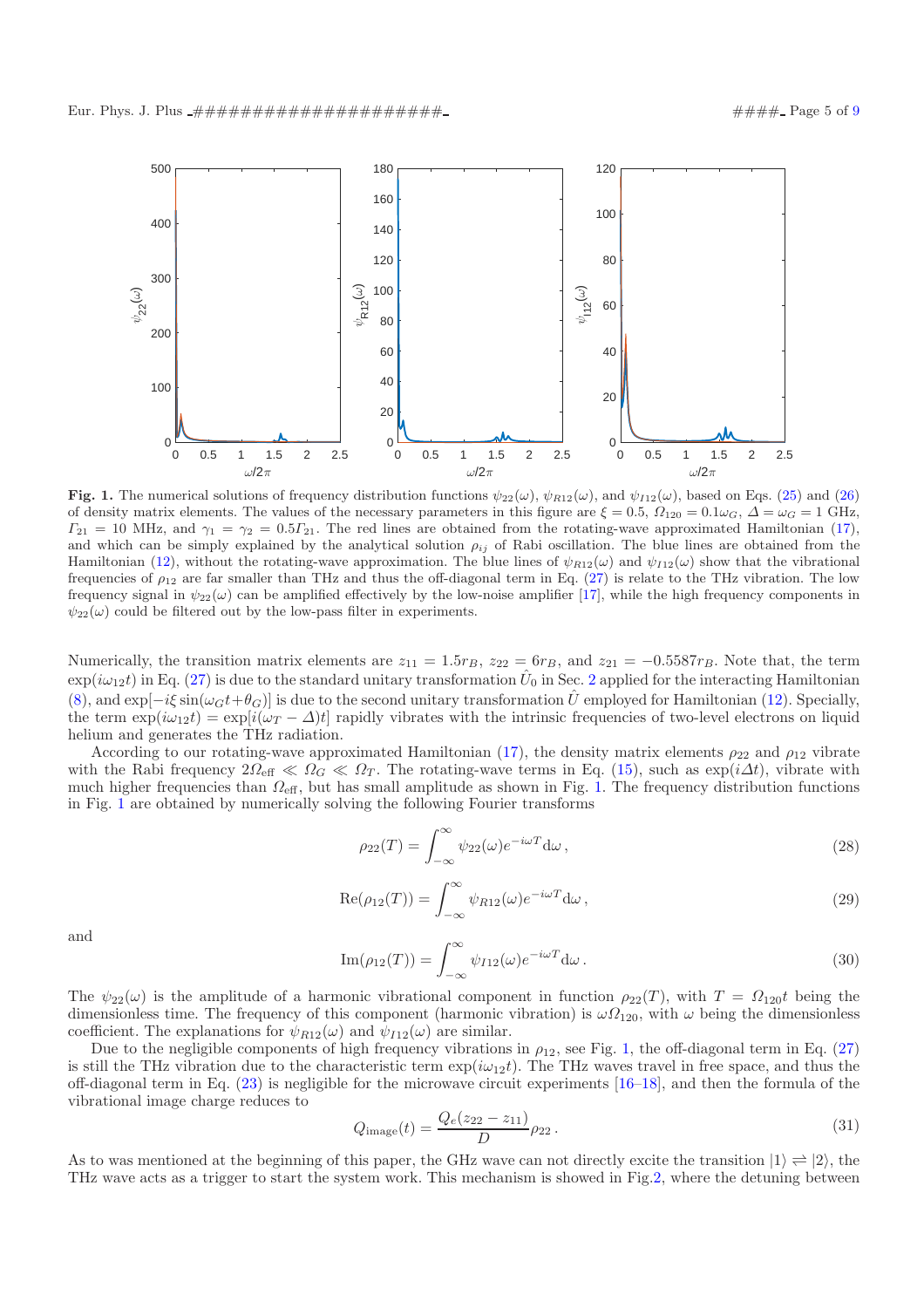THz wave and electron is set at  $\Delta = \omega_G$ . The electric field strength and the frequency of the GHz microwave are set at  $E_{G0} = 1$  V/cm and  $\omega_G = 1$  GHz, respectively.



<span id="page-5-0"></span>Fig. 2. Numerical solutions of  $\rho_{22}$  for the case of two-wave mixing. The black line (closing to the horizontal axis) describes the driving by GHz wave only, with  $\xi = 0.5$ ,  $\omega_G = 1$  GHz, and  $\Omega_{120} = 0$ , the electron remains at the ground state, and does not generate any signals. The blue line, with  $\xi = 0$ ,  $\Omega_{120} = 0.1\omega_G$ , and  $\Delta = \omega_G = 1$  GHz, describes the excitation by THz wave only. The green line, with  $\xi = 0.5$ ,  $\Omega_{120} = 0.1\omega_G$ , and  $\Delta = \omega_G = 1$  GHz, describes the cooperative excitation by two waves, the  $\rho_{22}$ becomes bigger and has the component of lower frequency vibration,  $\Omega_{\text{eff}} \ll \omega_G \ll \omega_T$ . The values of decay and dephasing are same as that used in Fig. [1.](#page-4-0) Similarly, the red line here is the solution from the rotating-wave approximated Hamiltonian [\(17\)](#page-2-4), and the other lines are obtained from the Hamiltonian [\(12\)](#page-2-2) without the rotating-wave approximation.

In Fig. [2,](#page-5-0) the red line is the solution of the rotating-wave approximated Hamiltonian  $H<sub>R</sub>$ , i.e., Eq. [\(17\)](#page-2-4). This low frequency signal is the damped one because the Hamiltonian  $H_R$  is time-independent. For a time-independent Hamiltonian, the master equation has the steady-state solution, i.e.,  $d\rho_{ij}/dt = 0$  with  $t \to \infty$  [\[30\]](#page-8-14). The same phenomenon can be found in the blue line in Fig. [2,](#page-5-0) which describes the excitation by THz wave only. In this case, the Hamiltonian [\(12\)](#page-2-2) reduces to  $\hat{H}_{blue} = \hbar \Omega_{120} [\exp(i\Delta t + i\theta_T)\hat{\sigma}_{12} + \exp(-i\Delta t - i\theta_T)\hat{\sigma}_{21}]$  with  $\xi = 0$ . This Hamiltonian can be also written in a time-independent form, i.e.,  $\hat{H}_{\text{blue}}' = \hbar \Omega_{120} [\exp(i\theta_T)\hat{\sigma}_{12} + \exp(-i\theta_T)\hat{\sigma}_{21}] - \hbar \Delta |1\rangle\langle 1|$ , by simply employing the unitary transformation of  $\exp(i\Delta t|1\rangle\langle1|)$ . So, the blue line is also the damped one. Readers may notice that the blue line vibrates much faster than the red line. This can be simply explained by the analytic solution of Schrödinger equation of  $\hat{H}_{\text{blue}}'$ . The solution says the electron excitation probability  $P_e = [Q_{120}^2/(2\Delta_{\Omega}^2)] \times [1 - \cos(2\Delta_{\Omega}t)]$  with the frequency  $\Delta_{\Omega} = \sqrt{(\Delta^2/4) + \Omega_{120}^2}$ . In the large detuning regime, i.e.,  $\Delta \gg \Omega_{120}$ , the vibrational frequency  $\Delta_{\Omega}$  is obviously larger than the standard Rabi frequency  $\Omega_{120}$ , but the amplitude is small (the rotating-wave effect).

The green line is the numerical solution of Hamiltonian [\(12\)](#page-2-2) without the rotating-wave approximation. Then, the vibration has not only the low frequency component but also the high frequency component. In this case, the persistent oscillation exists, because Hamiltonian [\(12\)](#page-2-2) is associated with the rotating-wave terms and can not be written in the time-independent form by any unitary transformation, as well as the original Hamiltonian [\(8\)](#page-1-4). However, the frequency of persistent oscillation is on the order of the inputting GHz wave and is not the usable signal that a frequency-mixer should produce. Thus we suggest using the low frequency signal predicted by the red line to detect the THz inputting, although the signal is the damped one. This means that a pulsed source of GHz microwave is needed. Furthermore, we note that the above detuning is set at  $\Delta = \omega_G$ . This condition may not exactly satisfy in the practical experiments,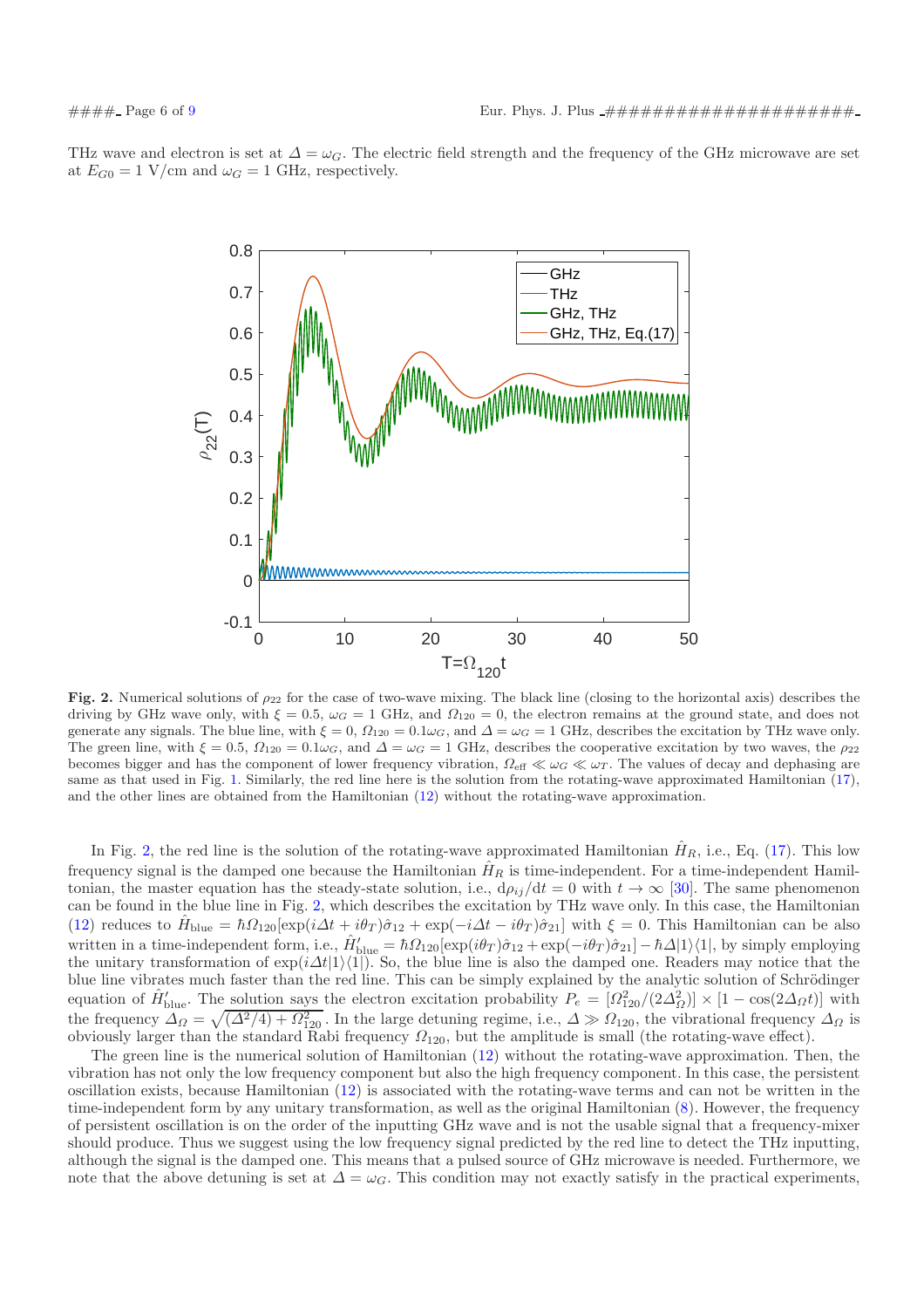

<span id="page-6-2"></span>Fig. 3. Numerical solutions of  $\rho_{22}$  for the three-wave mixing [\(34\)](#page-6-0), with  $\Delta = 1$  GHz,  $\omega_G = 0.9$  GHz,  $\omega_{G2} = 1.1$  GHz,  $\xi = \xi_2 = 0.5$ ,  $\theta_G = \theta_{G2}, \Omega_{120} = 0.1\Delta, \gamma_1 = \gamma_2 = 0.5\Gamma_{21}$ , and  $\Gamma_{21} = 10$  MHz. The blue and red lines are obtained from Hamiltonian [\(34\)](#page-6-0) and its rotating-wave approximated version [\(37\)](#page-6-1), respectively.

and therefore the effective Hamiltonian [\(17\)](#page-2-4) becomes

$$
\hat{H}_R = \hbar \Omega_{\text{eff}} \left[ e^{i(\theta_T - \theta_G)} e^{i\delta t} \hat{\sigma}_{12} + e^{-i\delta t} e^{-i(\theta_T - \theta_G)} \hat{\sigma}_{21} \right], \tag{32}
$$

with  $\delta = \Delta - \omega_G$ . The solution of this Hamiltonian is similar to that of  $\hat{H}_{blue}$ , but can still generate the low-frequency signal with  $\sqrt{(\delta^2/4) + \Omega_{\text{eff}}^2}$  and  $\delta \sim \Omega_{\text{eff}}$ .

Finally, we describe a possibility to generate the persistent signal, i.e., monitor THz incoming online. Based on the above discussion, we apply another GHz wave  $\mathbf{E}_{G2} \cos(\omega_{G2}t + \theta_{G2})$  to the electrons. Such that the inputting field [\(7\)](#page-1-6) extends to

$$
\mathbf{E}'(t) = \mathbf{E}_T \cos(\omega_T t + \theta_T) + \mathbf{E}_G \cos(\omega_G t + \theta_G) + \mathbf{E}_{G2} \cos(\omega_G t + \theta_{G2}),
$$
\n(33)

and consequently, the Eqs. [\(12\)](#page-2-2) and [\(13\)](#page-2-0) become, respectively,

<span id="page-6-0"></span>
$$
\hat{H}'_I = \hbar \Omega_{120} \left[ e^{i\phi'(t)} \hat{\sigma}_{12} + e^{-i\phi'(t)} \hat{\sigma}_{21} \right],
$$
\n(34)

and

$$
e^{i\phi'(t)} = e^{i\theta_T} e^{i\Delta t} e^{i\xi \sin(\omega_G t + \theta_G)} e^{i\xi_2 \sin(\omega_{G2} t + \theta_{G2})}.
$$
\n(35)

The derivation for  $\xi_2 = 2[\Omega_{110}(\mathbf{E}_{G2}) - \Omega_{220}(\mathbf{E}_{G2})]/\omega_{G2}$  is similar to that of parameter  $\xi$  in Eq. [\(14\)](#page-2-5). Considering also  $\xi_2 \ll 1$ , we have

$$
e^{i\phi'(t)} \approx -\frac{\xi}{2} e^{i(\Delta - \omega_G)t} e^{i\theta_{TG}} - \frac{\xi_2}{2} e^{i(\Delta - \omega_{G2})t} e^{i\theta_{TG2}}, \qquad (36)
$$

by employing the rotating-wave approximation again, and where  $\theta_{TG} = \theta_T - \theta_G$  and  $\theta_{TG2} = \theta_T - \theta_{G2}$ . Furthermore, considering the typical case that  $\xi \approx \xi_2$  and  $\delta = \Delta - \omega_G = \omega_{G2} - \Delta$ , such that the effective Hamiltonian [\(17\)](#page-2-4) becomes,

<span id="page-6-1"></span>
$$
\hat{H}'_R \approx \hbar \Omega_{\text{eff}} \left\{ e^{i\theta_{TG}} \left[ e^{i\delta t} + e^{-i\delta t} e^{i(\theta_G - \theta_{G2})} \right] \hat{\sigma}_{12} + e^{-i\theta_{TG}} \left[ e^{-i\delta t} + e^{i\delta t} e^{-i(\theta_G - \theta_{G2})} \right] \hat{\sigma}_{21} \right\}.
$$
\n(37)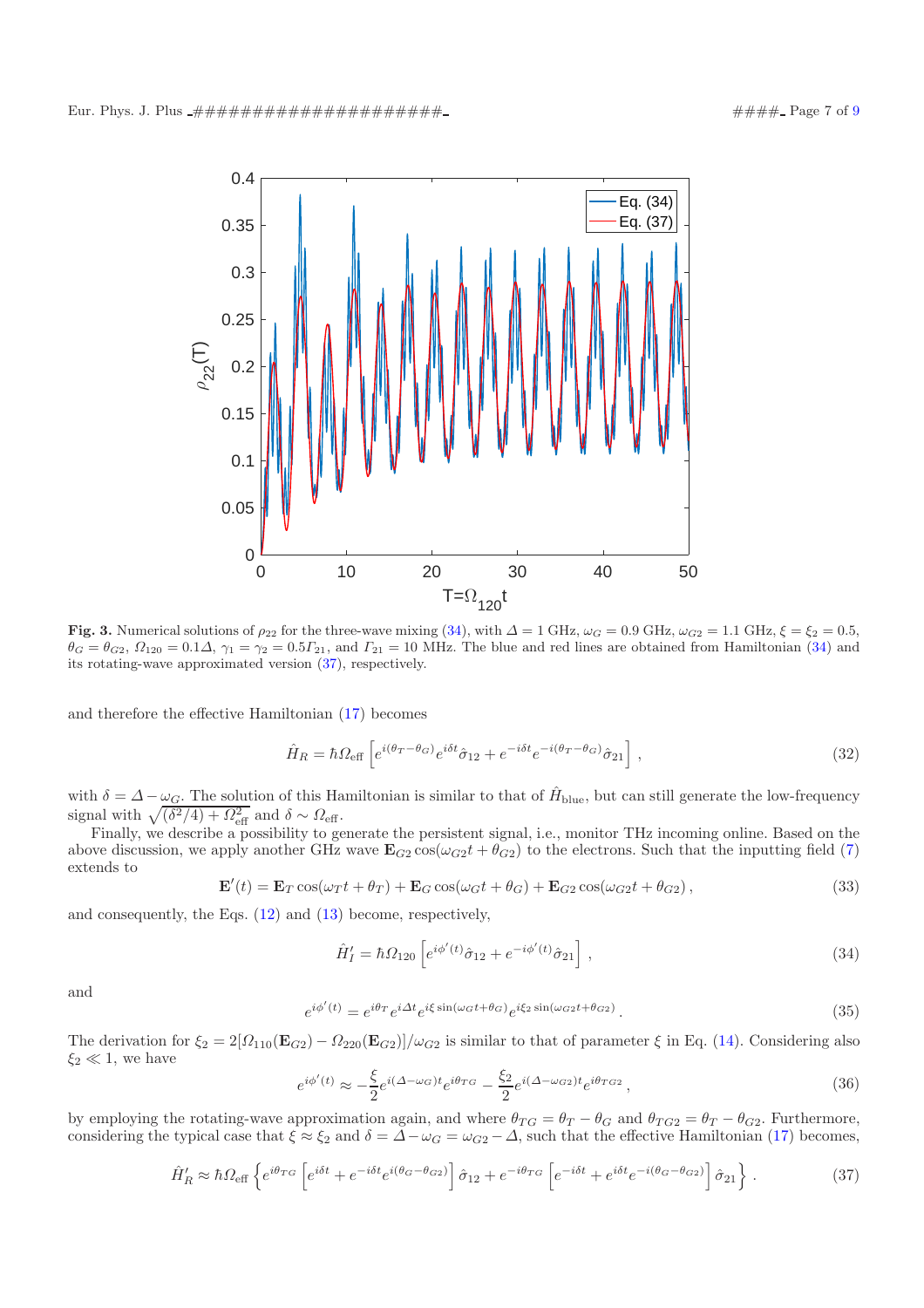Due to the small detuning  $\delta$ , this Hamiltonian can be never written in a time-independent form by any unitary transformations, and thereby the master equation has no steady-state solution. This causes the persistently oscillating charge, as shown in Fig. [3,](#page-6-2) which serves as a source for the low-frequency microwave outputting and could be applied to realize the real-time detection of THz incoming.

# 5 Conclusion

In summary, we have studied the frequency-mixed effects of THz and GHz waves in the cryogenic system of electrons floating on liquid helium. Different from the natural atoms, the transition frequency between the lowest two levels of electrons floating on liquid is in the THz regime. Moreover, the surface-state of electrons is symmetry breaking due to the barrier at the liquid surface. Therefore, both of THz and GHz waves can effectively drive the electrons via the electric dipole interaction. Specifically, the THz wave near-resonantly excites the transition between the lowest two levels of surface-bound electrons, the GHz wave does not excite the transition but generates the GHz-varying Stark effect. Using the unitary transformation approach and the rotating-wave approximation, we found an effective Hamiltonian [\(17\)](#page-2-4) of two-wave mixing with the detuning  $\Delta = \omega_{12} - \omega_T = \omega_G$ , which could generate the significant ac current of frequency much lower than GHz, as shown in Fig. [2.](#page-5-0) The Hamiltonian is time-independent, so the generated low-frequency signal is the damped one due to the decay of surface-state electrons. To generate the persistent lowfrequency signal, the time-dependent Hamiltonian is required, for example, the effective Hamiltonian [\(37\)](#page-6-1) proposed for the case of three-wave mixing.

Acknowledgements: This work was supported by the National Natural Science Foundation of China, Grants No. 12047576, and No. 11974290.

Data Availability Statement: The data generated or analyzed during this study are included in this published article.

## <span id="page-7-4"></span>**References**

- <span id="page-7-0"></span>1. P.M. Platzman, M.I. Dykman, "Quantum computing with electrons floating on liquid helium", Science 284, 1967 (1999). <https://doi.org/10.1126/science.284.5422.1967>
- 2. G. Yang, A. Fragner, G. Koolstra, L. Ocola, D.A. Czaplewski, R.J. Schoelkopf, D.I. Schuster, "Coupling an ensemble of electrons on superfluid helium to a superconducting circuit", Phys. Rev. X 6, 011031 (2016). <https://doi.org/10.1103/PhysRevX.6.011031>
- 3. E. Collin, W. Bailey, P. Fozooni, P.G. Frayne, P. Glasson, K. Harrabi, M.J. Lea, G. Papageorgiou, "Microwave saturation of the Rydberg states of electrons on helium", Phys. Rev. Lett. 89, 245301 (2002). <https://doi.org/10.1103/PhysRevLett.89.245301>
- 4. M.I. Dykman, P.M. Platzman, P. Seddighrad, "Qubits with electrons on liquid helium", Phys. Rev. B 67, 155402 (2003). <https://doi.org/10.1103/PhysRevB.67.155402>
- 5. F.R. Bradbury, M. Takita, T.M. Gurrieri, K.J. Wilkel, K. Eng, M.S. Carroll, S.A. Lyon, "Efficient clocked electron transfer on superfluid helium", Phys. Rev. Lett. 107, 266803 <https://doi.org/10.1103/PhysRevLett.107.266803>
- 6. S. Mostame, R. Schützhold, "Quantum simulator for the Ising model with electrons floating on a helium film", Phys. Rev. Lett. 101, 220501 (2008). <https://doi.org/10.1103/PhysRevLett.101.220501>
- 7. D.I. Schuster, A. Fragner, M.I. Dykman, S.A. Lyon, R.J. Schoelkopf, "Proposal for manipulating and detecting spin and orbital states of trapped electrons on helium using cavity quantum electrodynamics", Phys. Rev. Lett. 105, 040503 (2010). <https://doi.org/10.1103/PhysRevLett.105.040503>
- 8. Y. Monarkha, D. Konstantinov, "Magneto-oscillations and anomalous current states in a photoexcited electron gas on liquid helium", J. Low Temp. Phys. 197, 208 (2019). <https://doi.org/10.1007/s10909-019-02210-w>
- 9. A.O. Badrutdinov, D.G. Rees, J.Y. Lin, A.V. Smorodin, D. Konstantinov, "Unidirectional charge transport via ripplonic polarons in a three-terminal microchannel device", Phys. Rev. Lett. 124, 126803 (2020). <https://doi.org/10.1103/PhysRevLett.124.126803>
- 10. S.A. Lyon, "Spin-based quantum computing using electrons on liquid helium", Phys. Rev. A 74, 052338 (2006). <https://doi.org/10.1103/PhysRevA.74.052338>
- <span id="page-7-1"></span>11. M. Zhang, L.F. Wei, "Spin-orbit couplings between distant electrons trapped individually on liquid helium", Phys. Rev. B 86, 205408 (2012). <https://doi.org/10.1103/PhysRevB.86.205408>
- <span id="page-7-2"></span>12. W.T. Sommer, "Liquid helium as a barrier to electrons", Phys. Rev. Lett. 12, 271 (1964). <https://doi.org/10.1103/PhysRevLett.12.271><br>13. M.W. Cole, "Electronic surface stat
- <span id="page-7-3"></span>"Electronic surface states of liquid helium", Rev. Mod. Phys. 46, 451 (1974). <https://doi.org/10.1103/RevModPhys.46.451>